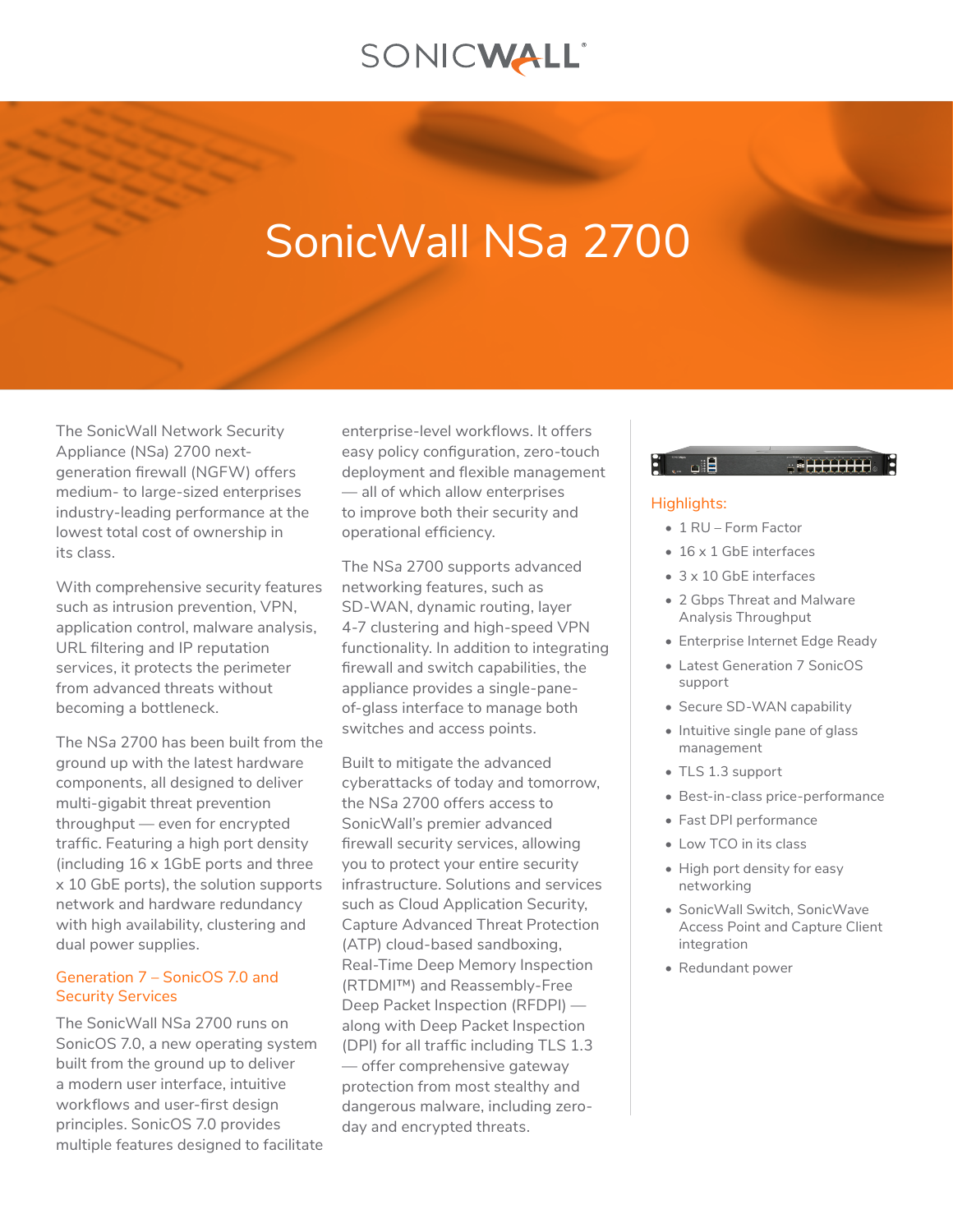## **Deployments**

SonicWall NSa 2700 has two main deployment options for medium and distributed enterprises:

## *Internet Edge Deployment*

In this standard deployment option, SonicWall NS*a* 2700 protects private networks from malicious traffic coming from the internet, allowing you to:

- Deploy a proven NGFW solution with highest performance and port density (including 10 GbE connectivity) in its class
- Gain visibility and inspect encrypted traffic, including TLS 1.3, to block evasive threats coming from the Internet all without compromising performance
- Protect your enterprise with integrated security, including malware analysis, cloud app security, URL filtering and reputation services
- Save space and money with an integrated NGFW solution that includes advanced security and networking capabilities
- Reduce complexity and maximize efficiency using a central management system delivered through an intuitive singlepane-of-glass user interface



## *Medium and Distributed Enterprises*

The SonicWall NS*a* 2700 supports SD-WAN and can be centrally managed, making it an ideal fit for medium and distributed enterprises. This deployment allows organizations to:

- Future-proof against an ever-changing threat landscape by investing in a NGFW with multi-gigabit threat analysis performance
- Provide direct and secure internet access to distributed branch offices instead of back-hauling through corporate headquarters
- Allow distributed branch offices to securely access internal resources in corporate headquarters or in a public cloud, significantly improving application latency
- Automatically block threats that use encrypted protocols such as TLS 1.3, securing networks from the most advanced attacks.
- Reduce complexity and maximize efficiency using a central management system delivered through an intuitive single pane of glass user interface
- Leverage high port density that includes 10 GbE connectivity to support a distributed enterprise and wide area networks



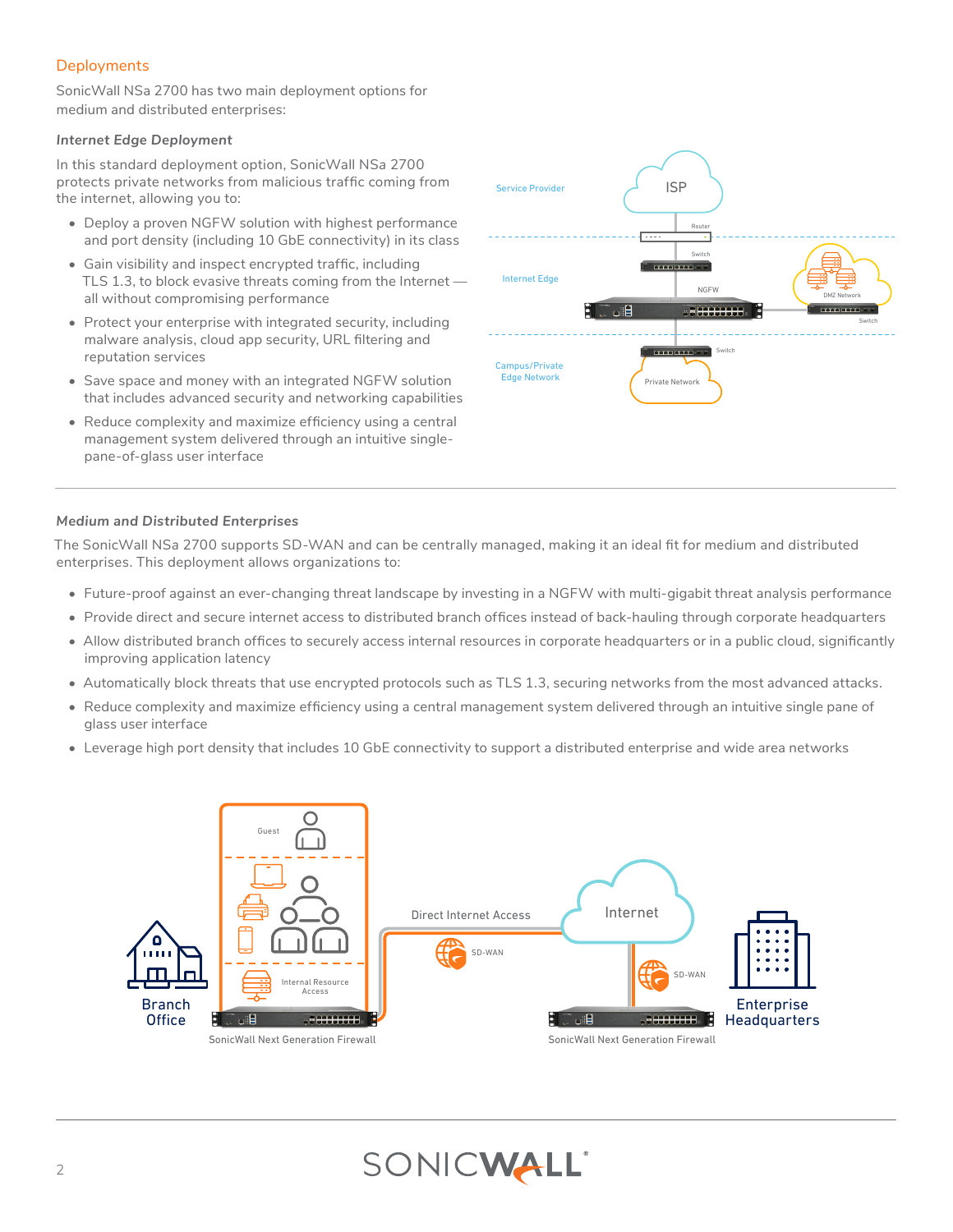

## SonicWall NS*a* 2700 specifications

| <b>FIREWALL GENERAL</b>                                             | <b>NSa 2700</b>                                                                                                                                                 |
|---------------------------------------------------------------------|-----------------------------------------------------------------------------------------------------------------------------------------------------------------|
| Operating system                                                    | SonicOS 7.0                                                                                                                                                     |
| Interfaces                                                          | 16x1GbE, 3x10G SFP+, 2 USB 3.0,<br>1 Console, 1 Management port                                                                                                 |
| Storage                                                             | 64GB M.2                                                                                                                                                        |
| Expansion                                                           | Storage Expansion Slot (Up to 256GB)                                                                                                                            |
| <b>VLAN</b> interfaces                                              | 256                                                                                                                                                             |
| Access points supported (maximum)                                   | 32                                                                                                                                                              |
| FIREWALL/VPN PERFORMANCE                                            | <b>NSa 2700</b>                                                                                                                                                 |
| Firewall inspection throughput <sup>1</sup>                         | 5.5 Gbps                                                                                                                                                        |
| Threat prevention throughput <sup>2</sup>                           | 3.0 Gbps                                                                                                                                                        |
| Application inspection throughput <sup>2</sup>                      | 3.6 Gbps                                                                                                                                                        |
| IPS throughput <sup>2</sup>                                         | 3.4 Gbps                                                                                                                                                        |
| Anti-malware inspection throughput <sup>2</sup>                     | 2.9 Gbps                                                                                                                                                        |
| TLS/SSL inspection and decryption throughput (DPI SSL) <sup>2</sup> | 800 Mbps                                                                                                                                                        |
| IPSec VPN throughput <sup>3</sup>                                   | 2.10 Gbps                                                                                                                                                       |
| Connections per second                                              | 21,500                                                                                                                                                          |
| Maximum connections (DPI)                                           | 500,000                                                                                                                                                         |
| <b>VPN</b>                                                          | <b>NSa 2700</b>                                                                                                                                                 |
| Site-to-site VPN tunnels                                            | 250                                                                                                                                                             |
| Encryption/authentication                                           | DES, 3DES, AES (128, 192, 256-bit)/MD5, SHA-1, Suite B Cryptography                                                                                             |
| Key exchange                                                        | Diffie Hellman Groups 1, 2, 5, 14v                                                                                                                              |
| Route-based VPN                                                     | RIP, OSPF, BGP                                                                                                                                                  |
| Certificate support                                                 | Verisign, Thawte, Cybertrust, RSA Keon, Entrust and Microsoft CA for<br>SonicWall-to-SonicWall VPN, SCEP                                                        |
| <b>VPN</b> features                                                 | Dead Peer Detection, DHCP Over VPN, IPSec NAT Traversal, Redundant VPN Gateway,<br>Route-based VPN                                                              |
| Global VPN client platforms supported                               | Microsoft® Windows Vista 32/64-bit, Windows 7 32/64-bit, Windows 8.0 32/64-bit,<br>Windows 8.1 32/64-bit, Windows 10                                            |
| NetExtender                                                         | Microsoft Windows Vista 32/64-bit, Windows 7, Windows 8.0 32/64-bit, Windows 8.1<br>32/64-bit, Mac OS X 10.4+, Linux FC3+/Ubuntu 7+/OpenSUSE                    |
| Mobile Connect                                                      | Apple® iOS, Mac OS X, Google® Android™, Kindle Fire, Chrome, Windows 8.1 (Embedded)                                                                             |
| <b>SECURITY SERVICES</b>                                            | <b>NSa 2700</b>                                                                                                                                                 |
| Deep Packet Inspection services                                     | Gateway Anti-Virus, Anti-Spyware, Intrusion Prevention, DPI SSL                                                                                                 |
| Content Filtering Service (CFS)                                     | HTTP URL, HTTPS IP, keyword and content scanning, Comprehensive filtering based on<br>file types such as ActiveX, Java, Cookies for privacy, allow/forbid lists |
| Comprehensive Anti-Spam Service                                     | Supported                                                                                                                                                       |
| <b>Application Visualization</b>                                    | Yes                                                                                                                                                             |
| <b>Application Control</b>                                          | Yes                                                                                                                                                             |
| Capture Advanced Threat Protection                                  | Yes                                                                                                                                                             |

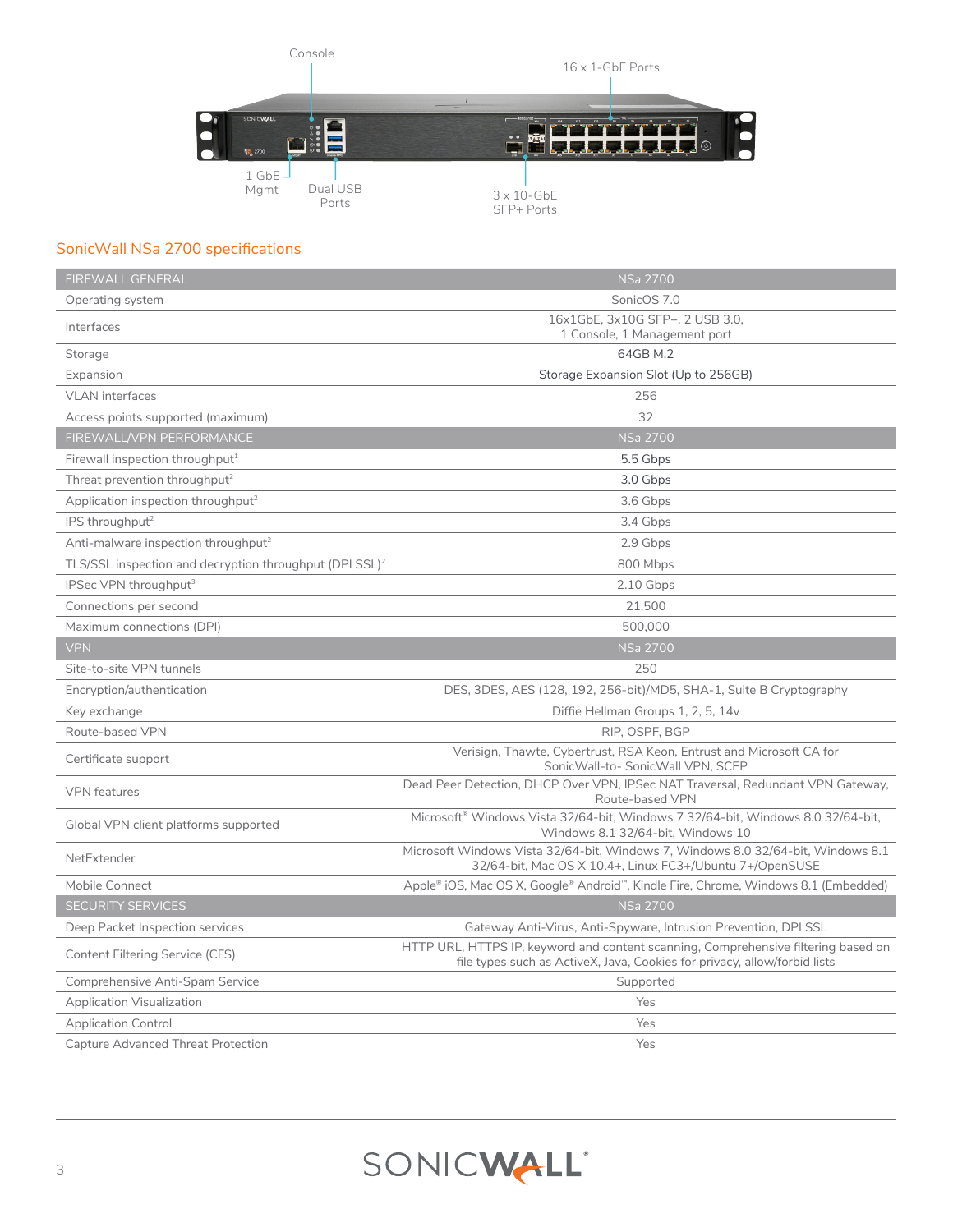## SonicWall NS*a* 2700 specifications, continued

| <b>NETWORKING</b>               | <b>NSa 2700</b>                                                                                                                                     |
|---------------------------------|-----------------------------------------------------------------------------------------------------------------------------------------------------|
| IP address assignment           | Static (DHCP, PPPoE, L2TP and PPTP client), Internal DHCP server, DHCP relay                                                                        |
| NAT modes                       | 1:1, 1:many, many:1, many:many, flexible NAT (overlapping IPs), PAT, transparent mode                                                               |
| Routing protocols               | BGP4, OSPF, RIPv1/v2, static routes, policy-based routing                                                                                           |
| QoS                             | Bandwidth priority, max bandwidth, quaranteed bandwidth, DSCP marking, 802.1e (WMM)                                                                 |
| Authentication                  | LDAP (multiple domains), XAUTH/RADIUS, SSO, Novell, internal user database,<br>Terminal Services, Citrix, Common Access Card (CAC)                  |
| Local user database             | 250                                                                                                                                                 |
| VoIP                            | Full H323-v1-5, SIP                                                                                                                                 |
| Standards                       | TCP/IP, UDP, ICMP, HTTP, HTTPS, IPSec, ISAKMP/IKE, SNMP, DHCP, PPPoE, L2TP, PPTP,<br>RADIUS, IEEE 802.3                                             |
| Certifications pending          | FIPS 140-2 (with Suite B) Level 2, UC APL, VPNC, IPv6 (Phase 2), ICSA Network Firewall,<br>ICSA Anti-virus, Common Criteria NDPP (Firewall and IPS) |
| Common Access Card (CAC)        | Supported                                                                                                                                           |
| High availability               | Active/Active with stateful synchronization                                                                                                         |
| <b>HARDWARE</b>                 | <b>NSa 2700</b>                                                                                                                                     |
| Form factor                     | 1U Rack Mountable                                                                                                                                   |
| Power supply                    | 60W                                                                                                                                                 |
| Maximum power consumption (W)   | 21.5                                                                                                                                                |
| Input power                     | 100-240 VAC, 50-60 Hz                                                                                                                               |
| Total heat dissipation          | 73.32 BTU                                                                                                                                           |
| Dimensions                      | $43 \times 32.5 \times 4.5$ (cm)<br>$16.9 \times 12.8 \times 1.8$ in                                                                                |
| Weight                          | 4.0 kg / 8.8 lbs                                                                                                                                    |
| <b>WEEE</b> weight              | 4.2 kg / 9.3 lbs                                                                                                                                    |
| Shipping weight                 | 6.4 kg / 14.1 lbs                                                                                                                                   |
| Environment (Operating/Storage) | 32°-105° F (0°-40° C)/-40° to 158° F (-40° to 70° C)                                                                                                |
| Humidity                        | 5-95% non-condensing                                                                                                                                |
| <b>REGULATORY</b>               | <b>NSa 2700</b>                                                                                                                                     |
| Major regulatory compliance     | FCC Class A, CE (EMC, LVD, RoHS), C-Tick, VCCI Class A, MSIP/KCC Class A, UL, cUL,<br>TUV/GS, CB, Mexico CoC by UL, WEEE, REACH, ANATEL, BSMI       |

<sup>:</sup> Testing Methodologies: Maximum performance based on RFC 2544 (for firewall). Actual performance may vary depending on network conditions and activated services.<br><sup>2</sup> Threat Prevention/GatewayAV/Anti-Spyware/IPS throughp

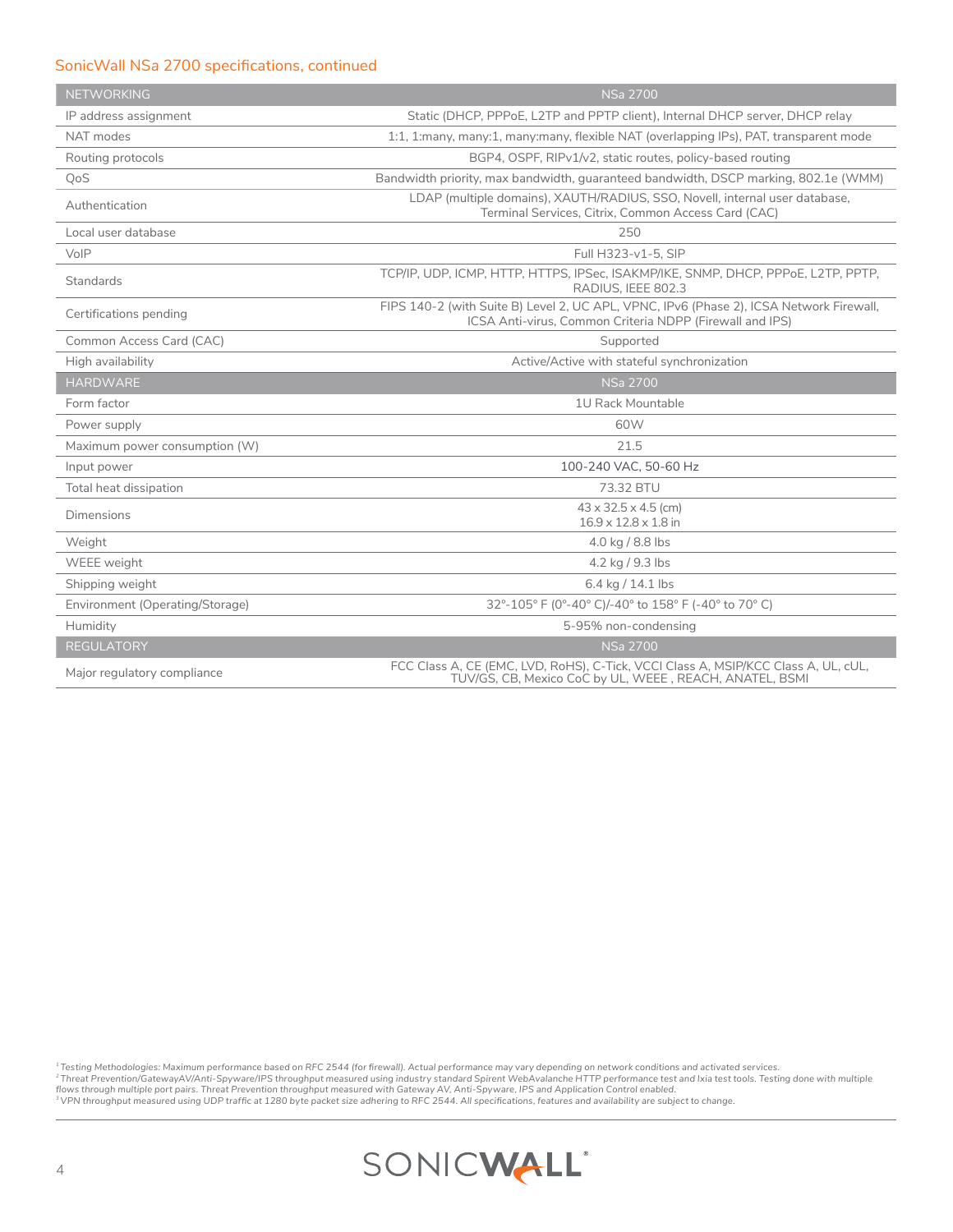## SonicOS 7.0 Feature Summary

#### **Firewall**

- Stateful packet inspection
- Reassembly-Free Deep Packet Inspection
- DDoS attack protection (UDP/ICMP/SYN flood)
- IPv4/IPv6 support
- Biometric authentication for remote access
- DNS proxy
- Full API support
- SonicWall Switch integration
- SD-WAN scalability
- SD-WAN Usability Wizard<sup>1</sup>
- SonicCoreX and SonicOS containerization<sup>1</sup>
- Connections scalability (SPI, DPI, DPI SSL)

#### **Enhanced dashboard1**

- Enhanced device view
- Top traffic and user summary
- Insights to threats
- Notification center

#### **TLS/SSL/SSH decryption and inspection**

- TLS 1.3 with enhanced security<sup>1</sup>
- Deep packet inspection for TLS/SSL/SSH
- Inclusion/exclusion of objects, groups
- or hostnames • SSL control
- Enhancements for DPI-SSL with CFS
- Granular DPI SSL controls per zone or rule

#### **Capture advanced threat protection2**

- Real-Time Deep Memory Inspection
- Cloud-based multi-engine analysis
- Virtualized sandboxing
- Hypervisor level analysis
- Full system emulation
- Broad file type examination
- Automated and manual submission
- Real-time threat intelligence updates
- Block until verdict
- Capture Client

#### **Intrusion prevention2**

- Signature-based scanning
- Automatic signature updates
- Bi-directional inspection
- Granular IPS rule capability
- GeoIP enforcement
- Botnet filtering with dynamic list
- Regular expression matching

#### **Anti-malware2**

5

- Stream-based malware scanning
- Gateway anti-virus
- Gateway anti-spyware
- Bi-directional inspection
- No file size limitation
- Cloud malware database

*1 New feature, available on SonicOS 7.0 2 Requires added subscription*

#### **Application identification2**

- Application control
- Application bandwidth management
- Custom application signature creation
- Data leakage prevention
- Application reporting over NetFlow/IPFIX
- Comprehensive application signature database

**Management, monitoring and support**  • Capture Security Appliance (CS*a*) support • Capture Threat Assessment (CTA) v2.0 • New design or template

• Dashboard

• Web GUI

• SNMPv2/v3

• Logging

• Topology view

• Policy/Objects usage statistics $1$ • Used vs Un-used • Active vs Inactive • Global search for static data Storage support<sup>1</sup>

Command line interface (CLI) • Zero-Touch registration & provisioning

• CSC Simple Reporting1 • SonicExpress mobile app support

• Netflow/IPFix exporting

**Debugging and diagnostics** • Enhanced packet monitoring • SSH terminal on UI

• WIDS/WIPS • Rogue AP prevention • Fast roaming (802.11k/r/v) • 802.11s mesh networking Auto-channel selection RF spectrum analysis • Floor plan view • Topology view • Band steering • Beamforming • AirTime fairness • Bluetooth Low Energy • MiFi extender

**Wireless**

• Cloud-based configuration backup • BlueCoat security analytics platform • Application and bandwidth visualization • IPv4 and IPv6 management • CD management screen

Dell N-Series and X-Series switch management including cascaded switches

• SonicWave AP cloud management

• RF enhancements and improvements

Guest cyclic quota

• Industry and global average comparison • New UI/UX, Intuitive feature layout $1$ 

• Device information, application, threats

• Simplified policy creation and management

Internal and external storage management $^1$ • WWAN USB card support (5G/LTE/4G/3G) • Network Security Manager (NSM) support

• Centralized management and reporting with SonicWall Global Management System (GMS)<sup>2</sup>

#### **Traffic visualization and analytics**

- User activity
- Application/bandwidth/threat usage
- Cloud-based analytics

#### **HTTP/HTTPS Web content filtering2**

- URL filtering
- Proxy avoidance
- Keyword blocking
- Policy-based filtering (exclusion/inclusion)
- HTTP header insertion
- Bandwidth manage CFS rating categories
- Unified policy model with app control
- Content Filtering Client

#### **VPN**

- Secure SD-WAN
- Auto-provision VPN
- IPSec VPN for site-to-site connectivity
- SSL VPN and IPSec client remote access
- Redundant VPN gateway
- Mobile Connect for iOS, Mac OS X, Windows, Chrome, Android and Kindle Fire
- Route-based VPN (OSPF, RIP, BGP)

#### **Networking**

- PortShield
- Jumbo frames
- Path MTU discovery
- Enhanced logging
- VLAN trunking
- Port mirroring (NS*a* 2650 and above)
- Layer-2 QoS
- Port security
- Dynamic routing (RIP/OSPF/BGP)
- SonicWall wireless controller
- Policy-based routing (ToS/metric and ECMP)
- NAT

**VoIP** 

- DHCP server
- Bandwidth management

Asymmetric routing

• Granular QoS control • Bandwidth management • DPI for VoIP traffic

- A/P high availability with state sync
- Inbound/outbound load balancing
- High availability Active/Standby with state sync
- L2 bridge, wire/virtual wire mode, tap mode, NAT mode

• H.323 gatekeeper and SIP proxy support

SONICWALL®

• Common Access Card (CAC) support